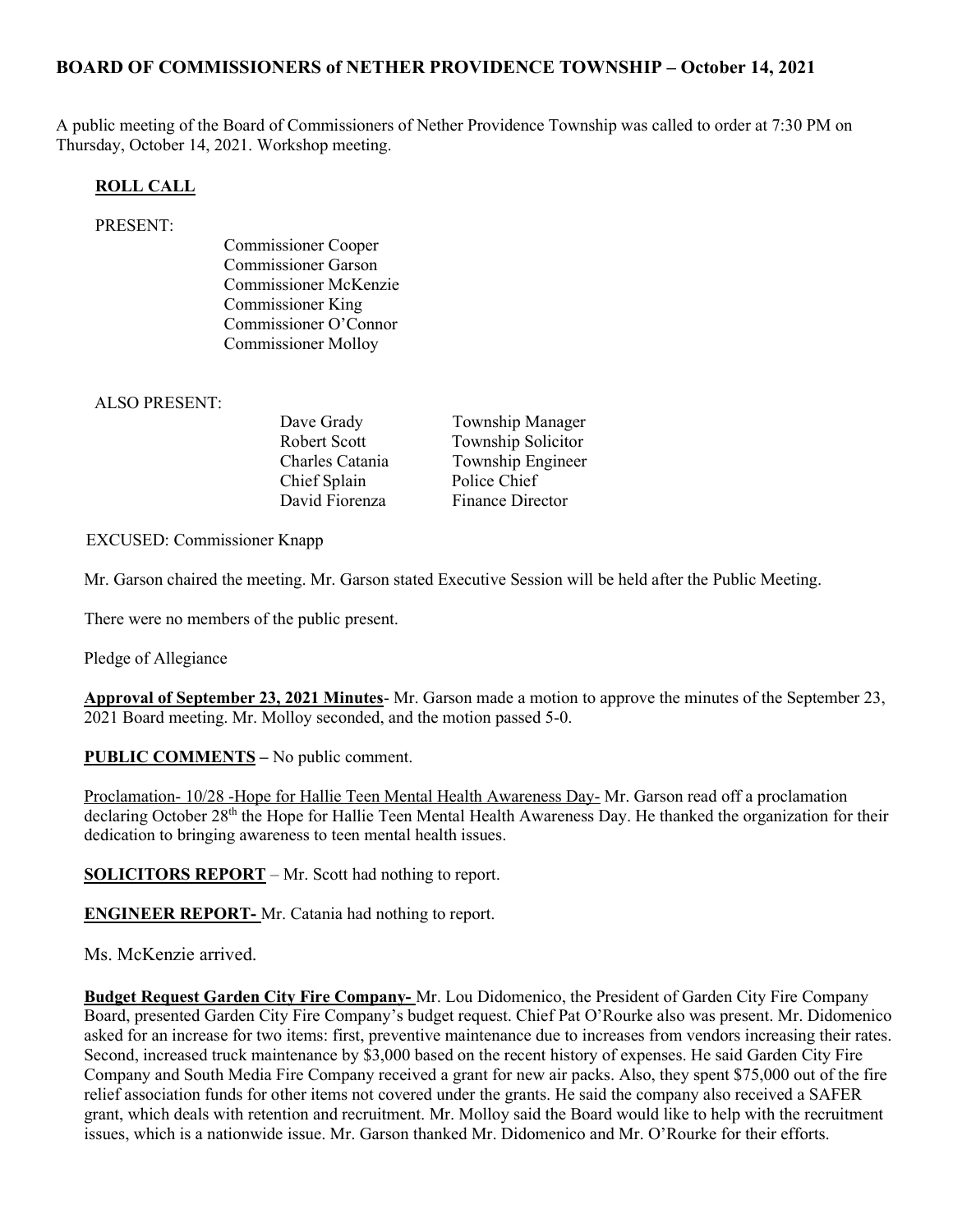#### PUBLIC SAFETY COMMITTEE REPORT- Matthew Garson (in Micah Knapp's absence)

Marijuana decriminalization- Mr. Garson shared the draft ordinance for changing the charge for small amounts of marijuana possession. He asked the Board to read over the draft and be ready to vote at the next meeting. Two- hour parking on Byre Lane- Mr. Garson reported residents on Byre Lane, which is behind Strath Haven High School, have been parking on the street while at school. He shared options available: no parking, two-hour limit, or prohibit parking during school hours. The Board asked that Mr. Knapp reach out to the residents on that street and see what they would prefer.

## PARKS AND OPEN SPACE COMMITTEE REPORT – Matthew Garson

Mr. Garson had nothing to report.

## BUILDING AND ZONING COMMITTEE REPORT – Max Cooper

Linn Inspections Agreement- Update for 2022- Mr. Cooper reported that Linn Architects, which does the code inspection services in the Township, has asked to increase their rate to 50% of the permit fee revenue. He noted this is in alignment with surrounding municipalities that use Linn as well. Mr. Cooper made a motion to increase payment to Linn Inspections from 40% to 50% of permit fees. Mr. Molloy seconded the motion, which passed 6-0. Marijuana Sales- Zoning locations- Mr. Cooper shared the industrial zoning map. There was discussion about locations for marijuana sales and zoning locations within the Township. Mr. Garson asked Solicitor Scott to begin drafting an ordinance for marijuana sales in industrial zoned areas only.

U & O Updates in Code- Mr. Cooper asked Mr. Scott to explore updating the use and occupancy codes to reflect what the inspectors are enforcing. The Township's inspectors are enforcing safer policies than what is specified in the Township's online code.

# FINANCE & ADMINISTRATION COMMITTEE - Kaitlin McKenzie

Police Pension Restatement- Ms. McKenzie said this will be finalized shortly.

ARA Funds- Ms. McKenzie said Mr. Grady and Mr. Catania are still working on the list of stormwater management projects to submit to the Board.

Rate Stabilization Balance from Insurance Trust- Ms. McKenzie made a motion to apply the rate stabilization for Delaware Valley Insurance Trust in the amount of \$5,621.00, the Delaware Valley Health Trust in the amount of \$80,602.00, and the Delaware Valley Workers Compensation Trust in the amount of \$824.00 for the 2022 premium. These are funds provided from the insurance trusts to offset premium rates. Mr. Garson seconded the motion, which passed 6-0.

Pension State Aid- Ms. McKenzie made a motion to approve the pension state aid distribution for the police pension plan in the amount of \$146,838.56, for the non-uniformed pension plan in the amount of \$64,241.87 for a total state aid distribution of \$211,080.43. Mr. Molloy seconded the motion, which passed 6-0.

Recycling Contracts- Ms. McKenzie reported the Township is waiting to hear back from B&L Disposal. The Board has approved the contract extension for 2022, and B&L needs to concur, or the Township will need to go out to bid for recycling collection.

Bungalow Rental Agreement- Ms. McKenzie made a motion to accept the new rental agreement for the Township Bungalow in the amount of \$1,200.00 per month. Mr. Garson seconded the motion, which passed 6-0.

Budget Review- Ms. McKenzie reported several line items noting the budget review is in rough draft at this point. She highlighted the repairs needed at the Public Works Garage and the Township Building servers. She noted the Township was on budget for the year and suggested using modest surpluses for the repairs. She highlighted Gouley Park updates and Providence Road grants. She suggested budgeting \$75,000.00 for the TA Set Aside Providence Road grant, and if the grant is not awarded, then the funds can go towards updating the comprehensive plan. Mr. Cooper asked about the possibility of bringing an outside organization in to help the fire departments and library plan for future budgets. The Board discussed and decided to follow up in more detail with the organizations.

# COMMUNITY ENHANCEMENT REPORT- Stephanie King

Halloween Competition – Ms. King said the Township would be holding a Halloween decorating competition again this year. Residents that are interested in participating can send a notice to Mona Price at

mprice@netherprovidence.org. Judging will take place the last week of October, and there is still time to sign up. Leaf Collection Schedule- Ms. King reported the schedule:

- 10/18, 11/8, 11/29, & 12/13 Wards 2,3,4
- $\bullet$  10/25, 11/15, 12/6, 12/13 Wards 1, 5, 6, 7
- There will be a final pass through all of the wards the week of the  $13<sup>th</sup>$ .